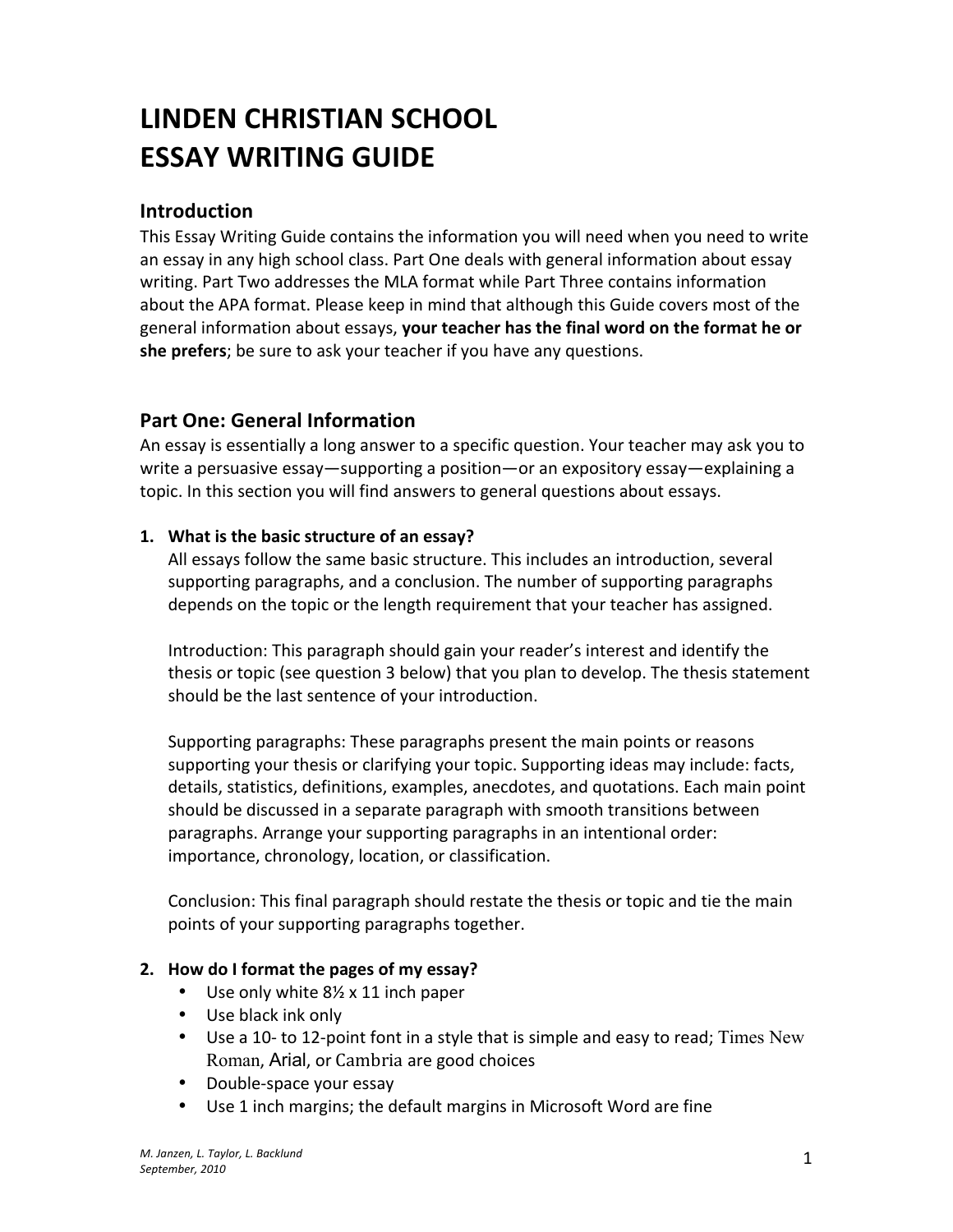- Page numbers go in a header at the upper right corner of each page, along with your last name (MLA format) or the title of your essay (justified left in APA format)
- Indent five spaces—or one tab—at the beginning of each new paragraph
- Use left justify for the positioning of your text
- If you are not asked to include a title page, place the following information in the upper side of your first page only: Your full name, your teacher's name, the name of the course, and the date it is being handed in; also, the title of your essay must be centred on the next line below this information (see examples in Part Two and Part Three)
- If you are asked to include a title page, this must include the title of your essay, your full name, the name of the course, your teacher's name, and the date it is being handed in (see examples in Part Two and Part Three)

#### **3. How can I write an effective thesis statement?**

The final sentence of your introduction should focus the reader's attention on the position you are going to support or the information you are going to provide; this is the thesis or topic statement. This sentence must be clear and specific.

#### Examples:

*Sir Francis Drake's circumnavigation of the globe led directly to the war with Spain in 1588.*

*There are many competing theories about what really happened the morning of September#11,#2001.*

*Young children exposed to low levels of lead may face health problems later in life.* 

## 4. What level of language should be used in an essay?

Essays may be either formal or semi-formal, depending on the subject and type of essay. Formal language is appropriate for subjects that are serious and objective in tone. Semi-formal language is appropriate for subjects that are more light-hearted or personal in tone. Be sure to check with your teacher which he or she prefers.

Formal language:

- uses only third-person
- does not contain any contractions, abbreviations, slang, or colloquialisms
- does not contain any grammatical, spelling, capitalization, or punctuation errors

Semi-formal language:

- may use first- or second-person
- may use contractions
- may use abbreviations or colloquialisms sparingly but avoids the use of slang
- does not contain any grammatical, spelling, capitalization, or punctuation errors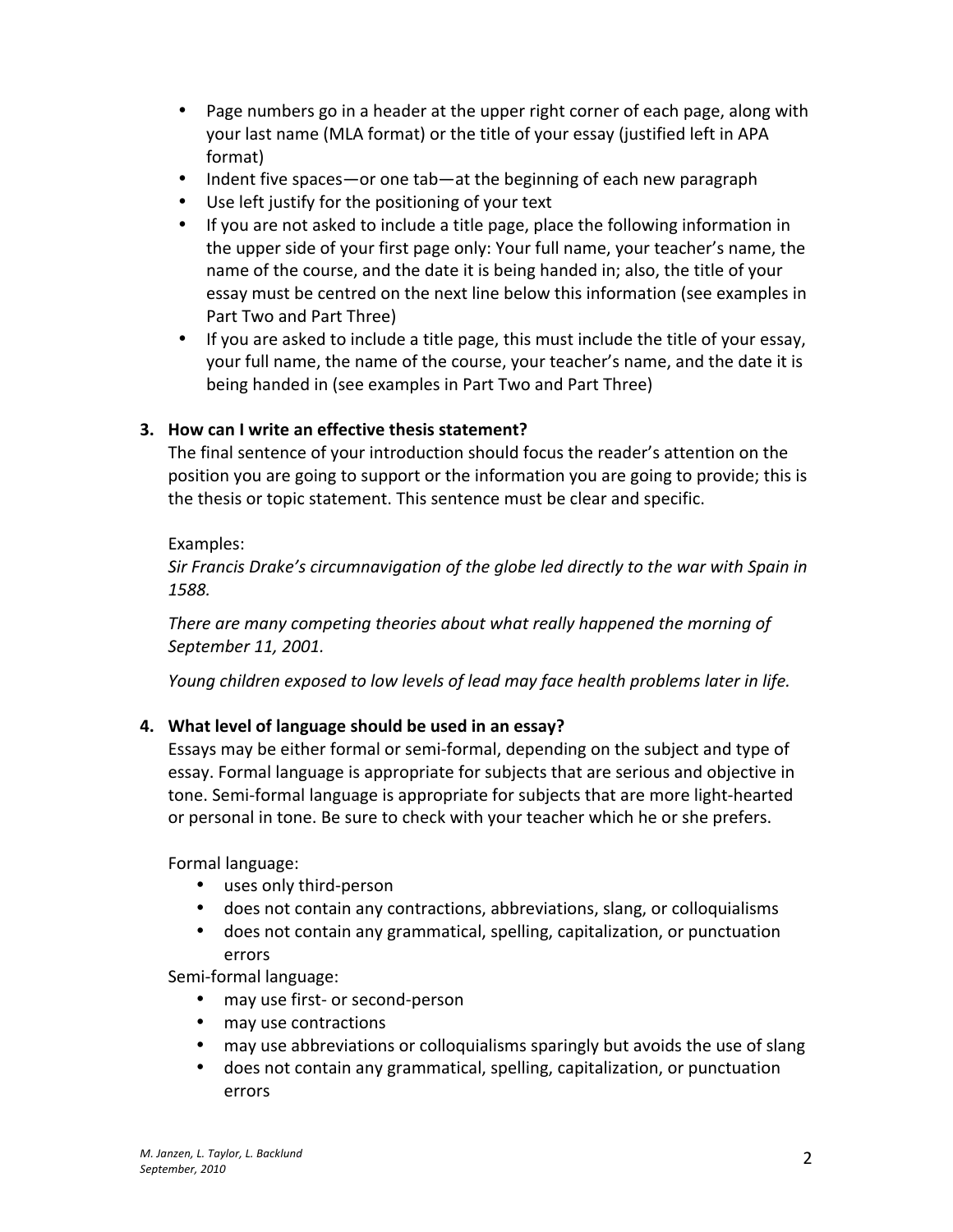#### **5.** What is plagiarism?

Plagiarism is the act of presenting someone else's ideas as your own. This happens when you copy someone else's work or when you neglect to give credit in the body of your essay and in a Works Cited page. Plagiarism is a very serious offence and must be avoided at all times. Therefore, you must give credit for anyone else's ideas or words that you use in an essay.

#### **6.** How can I make sure I'm using reliable sources?

It is vital to judge the validity of information before you use it as supporting evidence for your essay. Do not use out-dated, incomplete, or inaccurate information. You also need to be sure that your source is an unbiased expert. This is especially true for information found on the Internet, since there is no editor or publishing company to control what is posted. Government and education sites are usually reliable, as are most nonprofit-organization and professional-business sites. Private and personal sites are less reliable. If you find the same information on more than one reliable site, there is a better chance that it is accurate. Try to find the original source of the information, if possible. If you cannot find the name of the author or organization on a website, **do not** use the information for your essay.

#### **7.** How can I avoid plagiarism?

The best way to avoid plagiarism is to give credit where credit is due. Any information you find in the course of your research and use in your essay—whether it is quoted word-for-word, summarized, or paraphrased—must be credited. You do this in two places: First, you give credit inside your essay with an in-text citation. Second, you give credit at the end of your essay in a Works Cited page. Each in-text citation must refer to an entry in the Works Cited page and each entry in the Works Cited page must refer to an in-text citation. Instructions and examples of each of these are found in the following sections referring to MLA and APA formats.

A good guideline is to cite everything unless you are sure that the information is common knowledge, such as a significant date or a general statement. For example, you would not need to cite the fact that Mahatma Gandhi was assassinated on January 30, 1948—even if you did not know this before your research.

In addition to this guide, there are some very helpful tools online that you can use when citing sources, both in-text and in your Works Cited: http://www.easybib.com (MLA only—unless you subscribe to the site) http://www.citationmachine.net http://www.thewritesource.com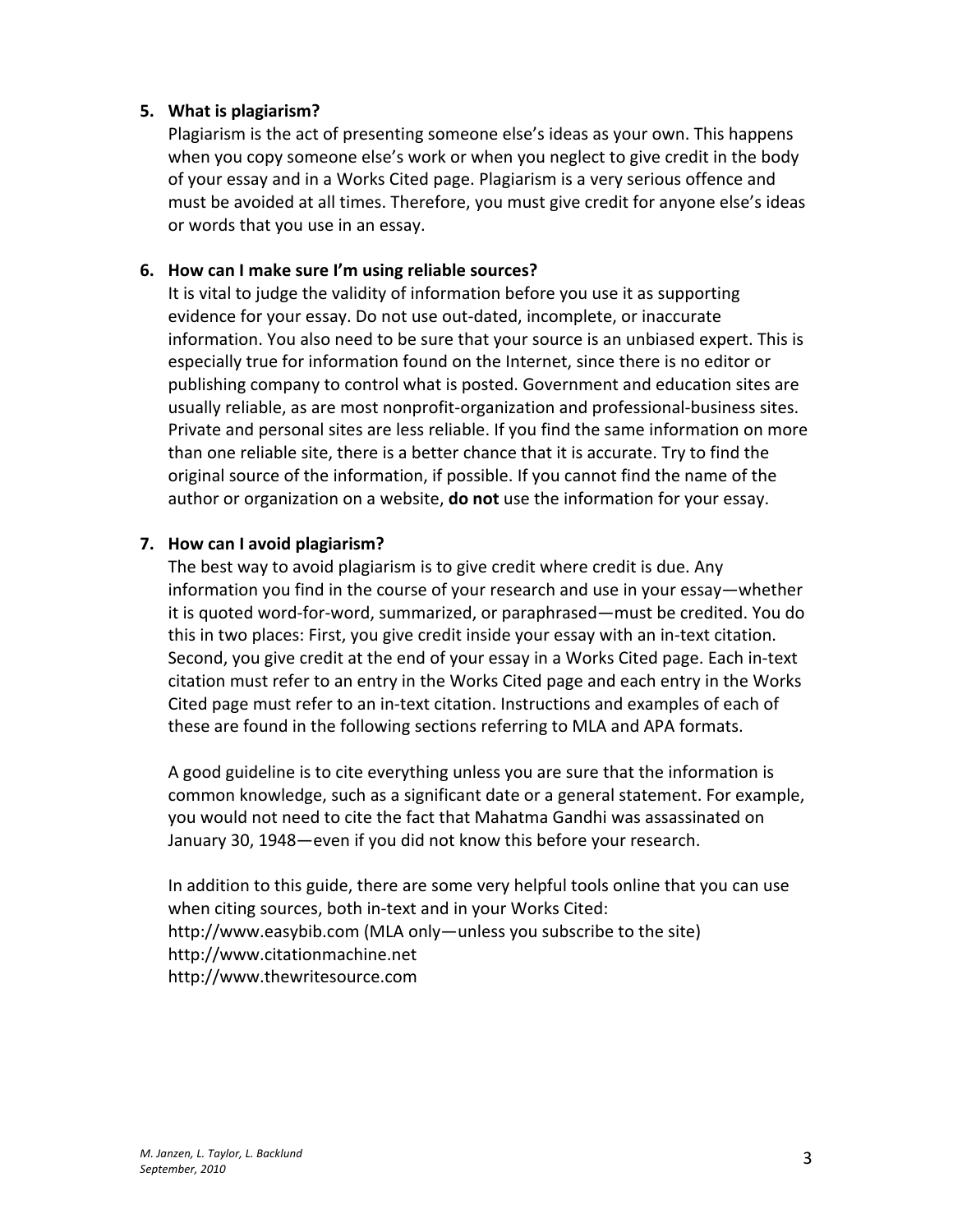# **Part Two: MLA**

The Modern Language Association (MLA) is a professional association for scholars of language and literature. They have developed a format that enables consistency in all essays that are submitted for publication in these fields. In general you would use the MLA style in an English or Biblical Studies class.

For more information on the MLA style, see: https://owl.english.purdue.edu/owl/resource/747/01/

#### **1. Sample First Page**

Unless your teacher specifically asks you to include a Title Page with your essay, all of the necessary information—your name, your teacher's name, the course, the date handed in—is included on the left side of the first page. Be sure to include the title of your essay—centred and not underlined—as well as the page number with your last name.

Little 1

Chuck'Little Mr. M. Janzen Literary Focus ELA 30S 9 September 2010

Loss of Innocence: The Theme of All Literature

In William Blake's *Songs of Innocence and Experience*, the reader is introduced to the juxtaposition of two concepts which effectively characterize all English literature produced in the last four centuries. The pastoral innocence of *The Lamb* represents all that is good and righteous in the rural England with which Blake was so familiar. The onset of the industrial revolution and its violent repercussions, however, are portrayed with scathing clarity in the dark mirror image of *The Tyger*. The terrible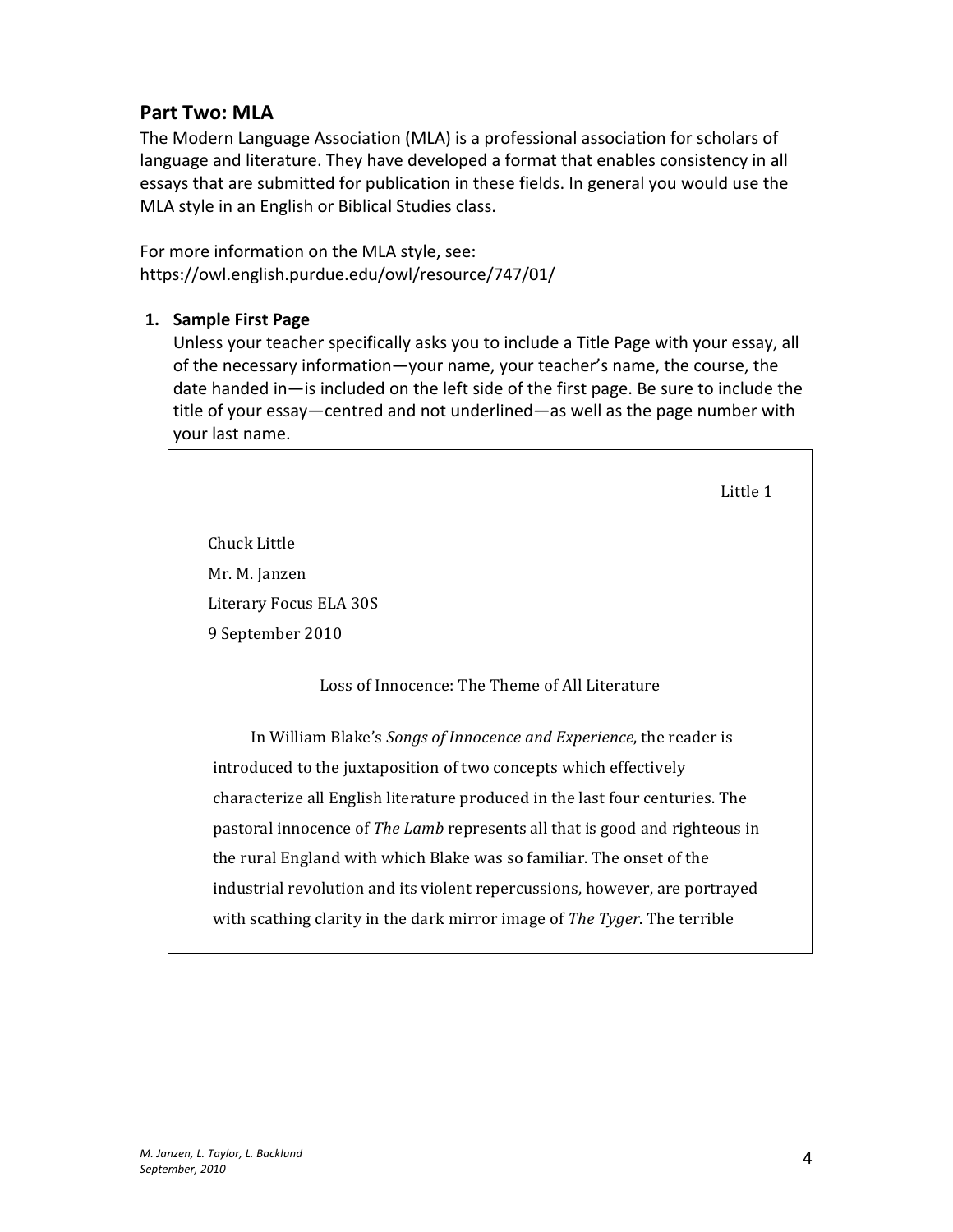#### **2.** Sample Title Page

If your teacher asks you to include a Title Page with your essay, be sure to include all of the correct information. If you have a Title Page, you do not need to include this information on the first page of your essay; simply start your introduction. Notice that the Title Page does not include the page number or your last name in the top, right corner.

> Loss of Innocence: The Theme of All Literature

Chuck'Little Literary Focus ELA 30S Mr. M. Janzen 9 September 2010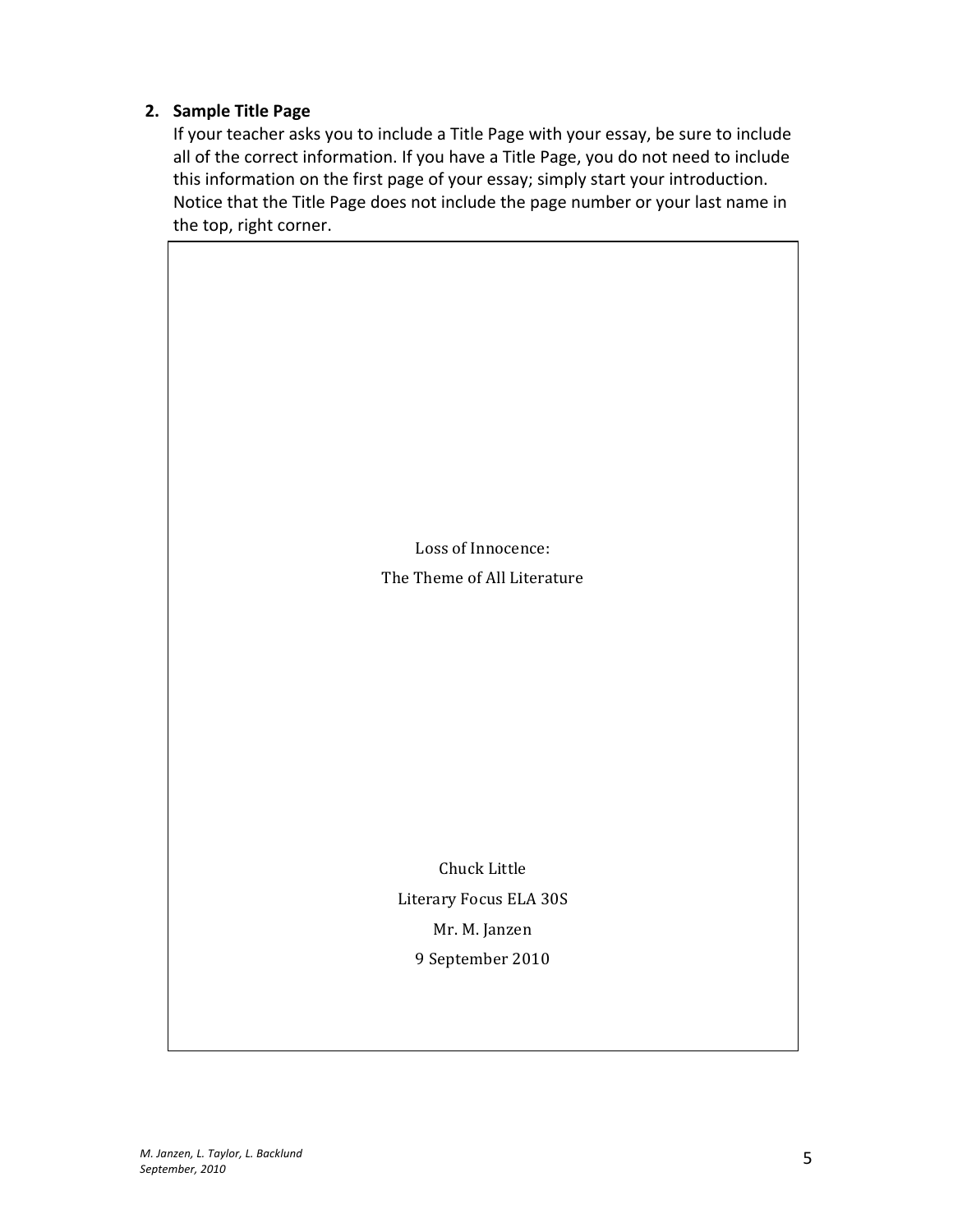#### **3. In-Text Citations**

Every time you use information that you have discovered in the course of your research, you need to give the author credit in an in-text citation; this applies regardless of whether the information is quoted word-for-word, summarized, or paraphrased."

• In most cases, providing the author's last name and a page number is sufficient:

In response to rapid metropolitan expansion, urban renewal projects sought "an order in which more significant kinds of conflict" (Mumford 485).

• If there are two or three authors, include the last name of each:

(Winks and Kaiser 176)

• If there are more than three authors, include the last name of the first author followed by "et al." without any intervening punctuation:

(Baldwin et al. 306)

• If the author is mentioned in the text, only the page reference is inserted:

According to Postman, broadcast news influences the decision-making process  $(51-63)$ .

• To cite literary prose works, give the page reference first, and then add a chapter, section, or book number in abbreviated form after a semicolon.

> In Cry, the Beloved Country, Paton presents Steven Kumalo as "a man who lives in a world not made for him" (14; ch.3).

• To cite verse (plays and poems), use the divisions (act, scene, book, stanza) and lines. Use periods to separate the various parts.

> When she learns that Romeo is a Montague, Juliet exclaims, "My only love, sprung from my only hate!" (1.5.138)

• To cite the Bible, use the book's title or an abbreviated form thereof along with chapter and verse separated by a colon. Include the abbreviation for the version you are using if it is anything other than King James Version.

> Paul instructs Timothy, "Watch your life and doctrine closely" (1 Tim. 4:15) NIV).

• To cite an online source without a specified author use the title of the website.

The Educational Resources Information Centre addresses problems with television viewing and children ("Guidelines").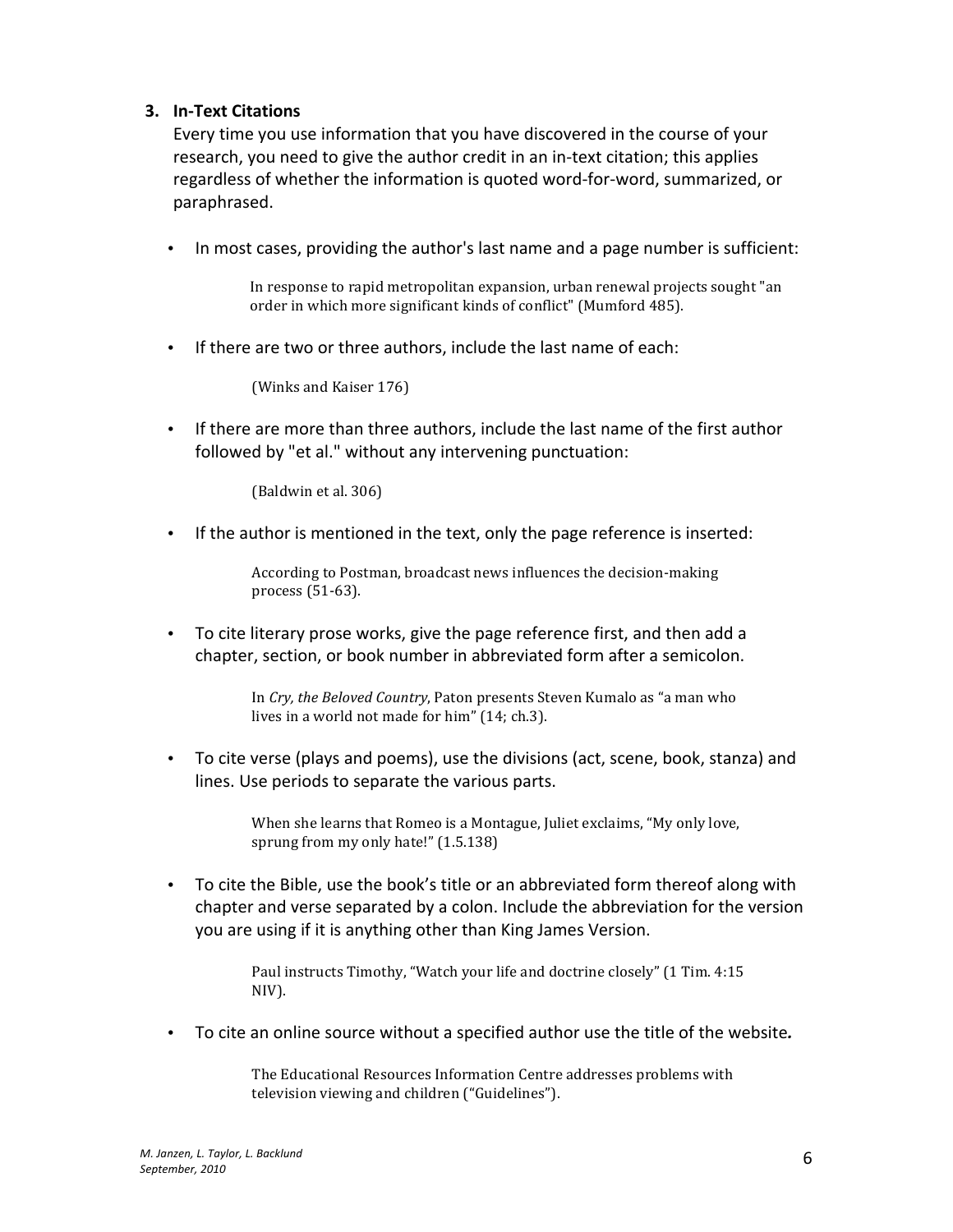#### **4.** Works Cited Entries

Once you have used information in your essay and given credit with an in-text citation, you must include the bibliographical details of the source in a Works Cited page. Notice the following about the examples below:

- Entries are in alphabetical order according to author's last name—or the first piece of information in the entry
- The title of the page—"Works Cited"—is not underlined
- The page numbers and your last name are continued on this page
- All entries that are longer than one line long have the second and subsequent lines tabbed once; this helps the reader to easily find all entries
- All entries list the medium: "Print" or "Web" in these examples
- Web sources no longer include the URL (internet address)

| Janzen 7                                                                             |                                              |
|--------------------------------------------------------------------------------------|----------------------------------------------|
| <b>Works Cited</b>                                                                   |                                              |
| Abrahams, Noah. Who Has Seen the Rain? Winnipeg: Taylor and Janzen                   | < Book                                       |
| Publications, 2006. Print.                                                           |                                              |
| "Brussels sprouts." Encyclopedia Britannica. 25th ed. 2008. Print.                   | < Encyclopedia                               |
| Cather, Willa. "Paul's Case." Perrine's Literature: Structure, Sound, and Sense. Ed. | < Short story<br>from a book                 |
| Thomas R. Arp and Greg Johnson. New York: Heinle and Heinle, 2002. Print.            |                                              |
| Davidson, Peter. "Going Fishing." Outdoors Canada. 15 June 2002: 116-119.            | < Article                                    |
| Print.                                                                               |                                              |
| deMaupassant, Guy. "Was It a Dream?" The Classical Library. Rev. Dr. Robert S.       | < Short story                                |
| Munday. Web. 30 June 2010.                                                           | from the web                                 |
| Llewellyn-Jones, Rosie. "Africans in the Indian Mutiny." History Today 59.12         | < Online article<br>from<br><b>EBSCOHost</b> |
| (2009): 40-47. Academic Search Premier. EBSCO. Web. 30 June 2010.                    |                                              |
| Holy Bible: New International Version. Colorado Springs: International Bible         | < Bible                                      |
| Society. 1984. Print.                                                                |                                              |
| Reader, Daniel. On Writing a Research Paper. Western Kentucky University,            | <document< td=""></document<>                |
| 2007. Web. 21 Oct. 2009.                                                             | from a<br>website                            |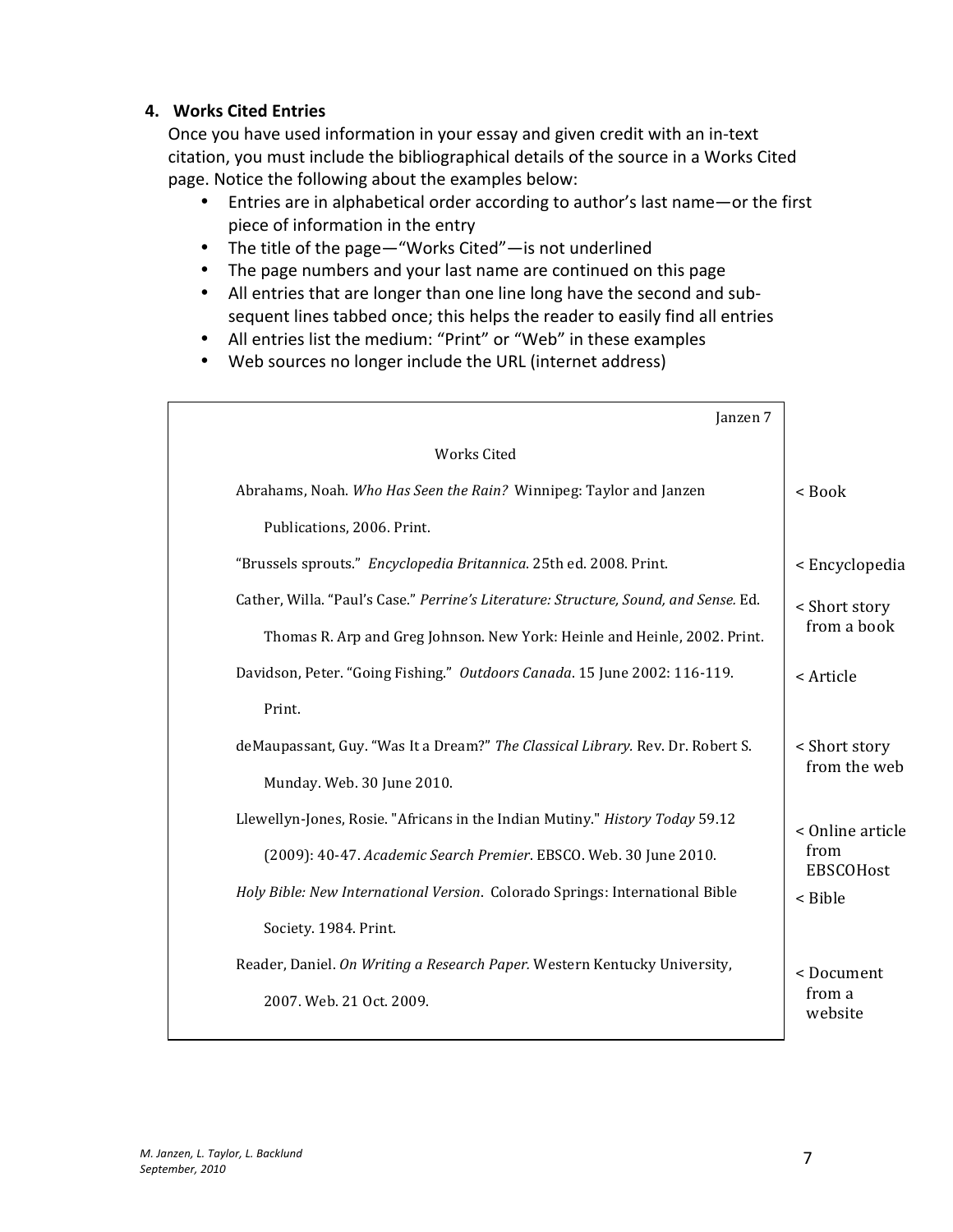# **Part Three: APA**

The American Psychological Association (APA) is a scientific and professional organization of psychologists. They have developed a formatting style in order to ensure consistency in the submission of articles. In general you would use the APA format in your Science or Social Studies courses.

For more information on the APA style, see: https://owl.english.purdue.edu/owl/resource/560/01/

#### **1.** Sample Title Page

The Title Page must include: the title, your name, and your institution (school). Notice also that the pagination begins on the Title Page and a shortened version of the title is justified to the left of the header.



#### **2. Abstract**

Your teacher may ask you to provide an Abstract with your APA essay. An Abstract is a concise summary of the main points of your paper that contains your research topic, research questions, participants, methods, and conclusions. It should be a single paragraph without indentation of the first line. The header should carry over from your Title Page. Simply centre the title "Abstract" at the top of the page in plain font (no underline or bold).

Consult your teacher for specific instructions regarding the Abstract.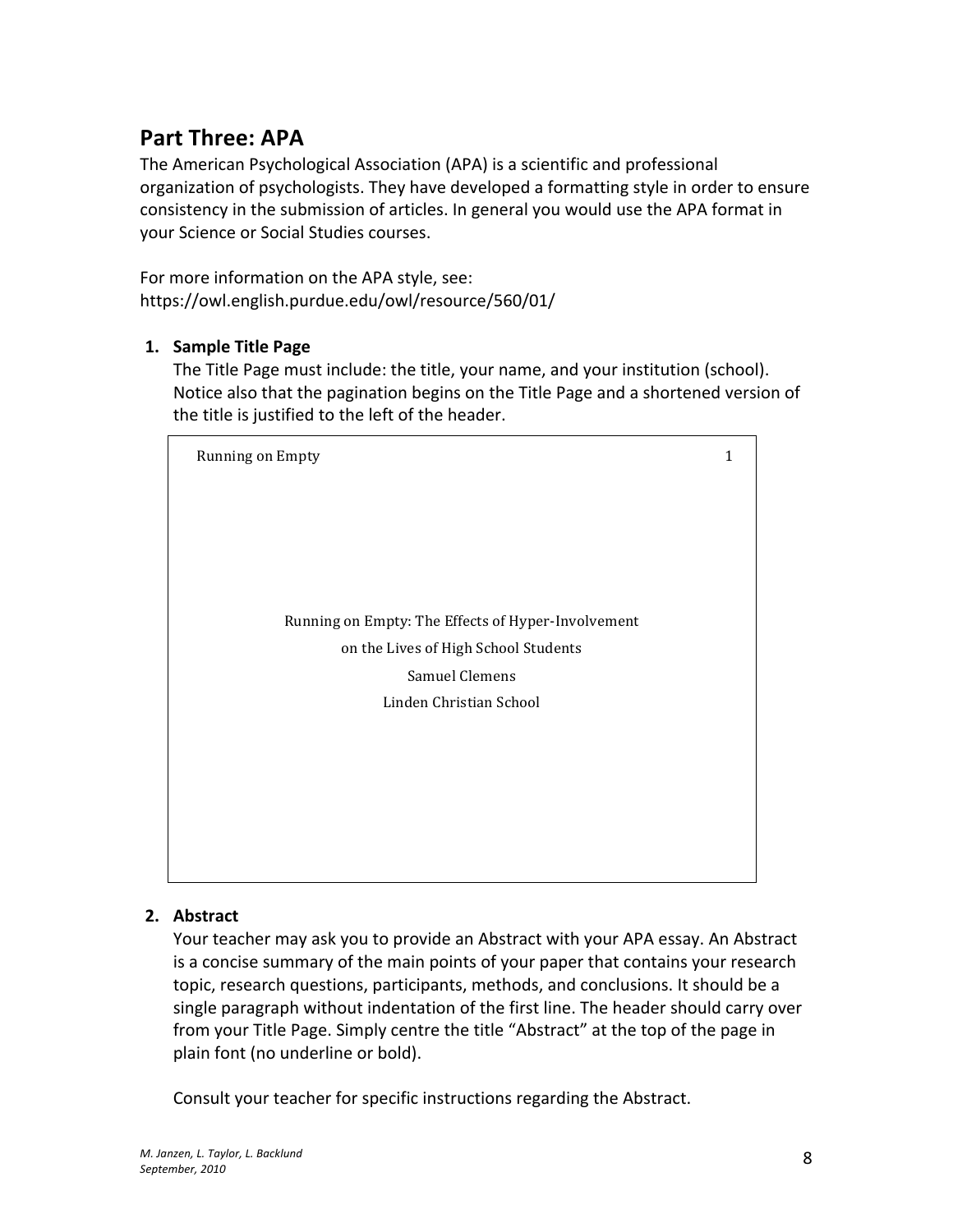#### **3. Sample First Page**

The first page of your essay will contain the header you created on your Title Page with the page number on the right side an abridged title on the left. Centre your full title on the first line and then continue with the introduction after that. Notice that if you included an Abstract, this would be the third page.

Running on Empty ''' 3 Running on Empty: The Effects of Hyper-Involvement on the Lives of High School Students Canadians in the twenty-first century live busier lives than at any other time in history. From the demands of full-time jobs to innumerable leisure-time activities, more and more people are finding that they do not have the margin in their lives that their ancestors of a hundred years ago did. This stressful situation is spreading itself to high school students as well. The average twelfth-grade students holds at least

#### **4.** In-Text Citations

Every time you use information that you have discovered in the course of your research, you need to give the author credit in an in-text citation; this applies regardless of whether the information is quoted word-for-word, summarized, or paraphrased. Include the page number only if you use a direct quote.

• Generally you will include the author's last name, the date of publication, and the page number in the reference:

Consumerism has become "a national obsession" (Jones, 1998, p. 12)

• To cite a work with multiple authors mention all the authors for the first in-text citation. Subsequently, use only the first author's last name, followed by "et al.":

> First time: (Reinharz, Levitt & Burns, 1994, p. 141).

Subsequently: (Reinharz et al., 1994)

• To cite an anonymous work use a short title—usually the first two or three words of the full title—in place of the author's name. Remember to *italicize* or underline periodical or book titles and to put article and chapter titles in "quotation marks":

World population still expands, but more slowly now ("New Hope," 2000)